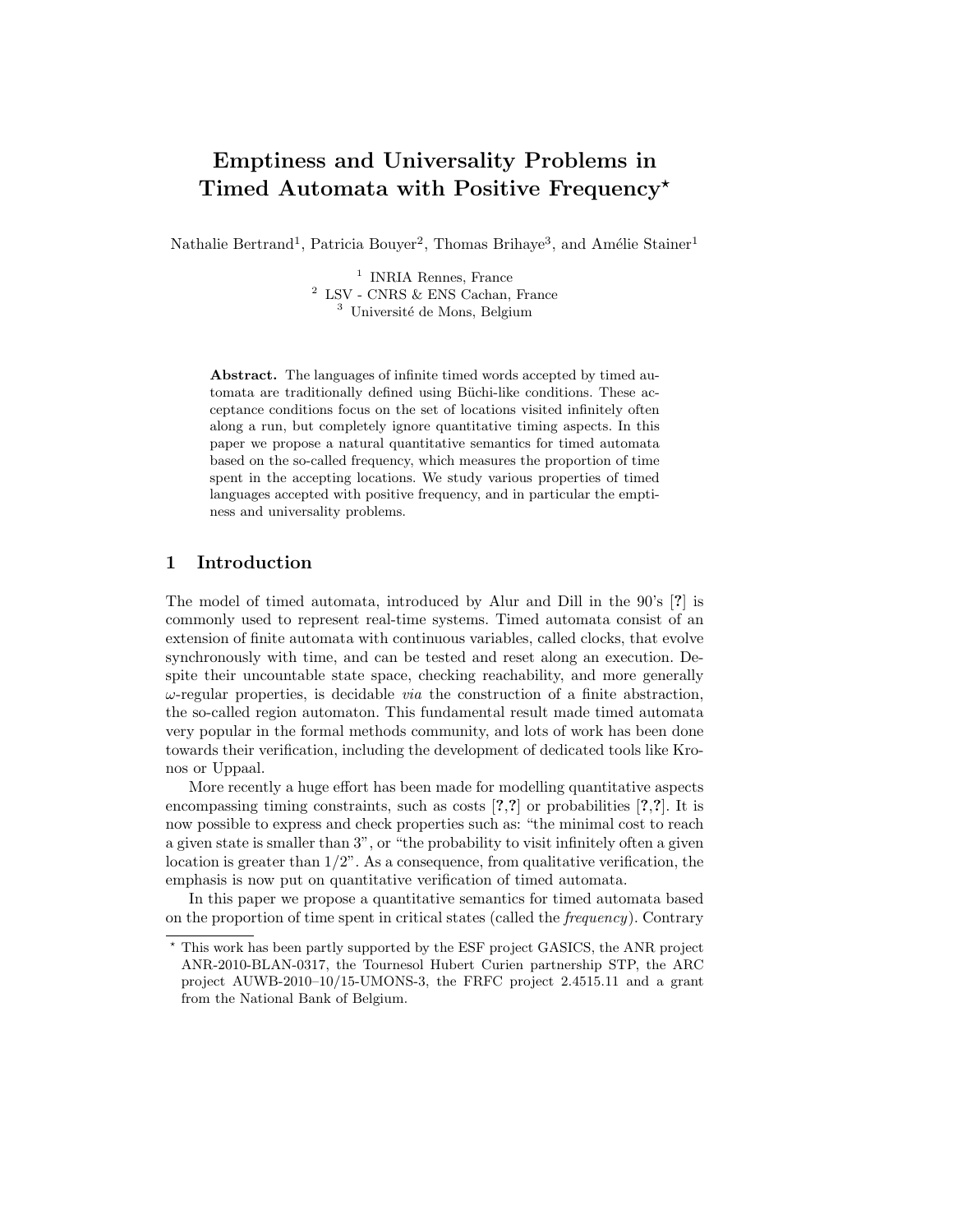to probabilities or volume [?] that give a value to sets of behaviours of a timed automaton (or a subset thereof), the frequency assigns a real value (in  $[0, 1]$ ) to each execution of the system. It can thus be used in a language-theoretic approach to define quantitative languages associated with a timed automaton, or boolean languages based on quantitative criteria e.g., one can consider the set of timed words for which there is an execution of frequency greater than a threshold  $\lambda$ .

Similar notions were studied in the context of untimed systems. For finite automata, mean-payoff conditions have been investigated [?,?,?]: with each run is associated the limit average of weights encountered along the execution. Our notion of frequency extends mean-payoff conditions to timed systems by assigning to an execution the limit average of time spent in some distinguished locations. It can also be seen as a timed version of the asymptotic frequency considered in quantitative fairness games [?]. Concerning probabilistic models, a similar notion was introduced in constrained probabilistic Büchi automata yielding the decidability of the emptiness problem under the probable semantics [?]. Last, the work closest to ours deals with double-priced timed automata [?], where the aim is to synthesize schedulers which optimize on-the-long-term the reward of a system.

Adding other quantitative aspects to timed automata comes often with a cost (in terms of decidability and complexity), and it is often required to restrict the timing behaviours of the system to get some computability results, see for instance [?]. The tradeoff is then to restrict to single-clock timed automata. Beyond introducing the concept of frequency, which we believe very natural, the main contributions of this paper are the following. First of all, using a refinement of the region graph, we show how to compute the infimum and supremum values of frequencies in a given single-clock timed automaton, as well as a way to decide whether these bounds are realizable *(i.e., whether they are minimum and* maximum respectively). The computation of these bounds together with their realizability can be used to decide the emptiness problem for languages defined by a threshold on the frequency. Moreover, in the restricted case of deterministic timed automata, it allows to decide the universality problem for these languages. Last but not least we discuss the universality problem for frequency-languages. Even under our restriction to one-clock timed automata, this problem is nonprimitive recursive, and we provide a decision algorithm in the case of Zeno words when the threshold is 0. Our restriction to single-clock timed automata is crucial since at several points the techniques employed do not extend to two clocks or more. In particular, the universality problem becomes undecidable for timed automata with several clocks.

### 2 Definitions and preliminaries

In this section, we recall the model of timed automata, introduce the concept of frequency, and show how those can be used to define timed languages. We then compare our semantics to the standard semantics based on Büchi acceptance.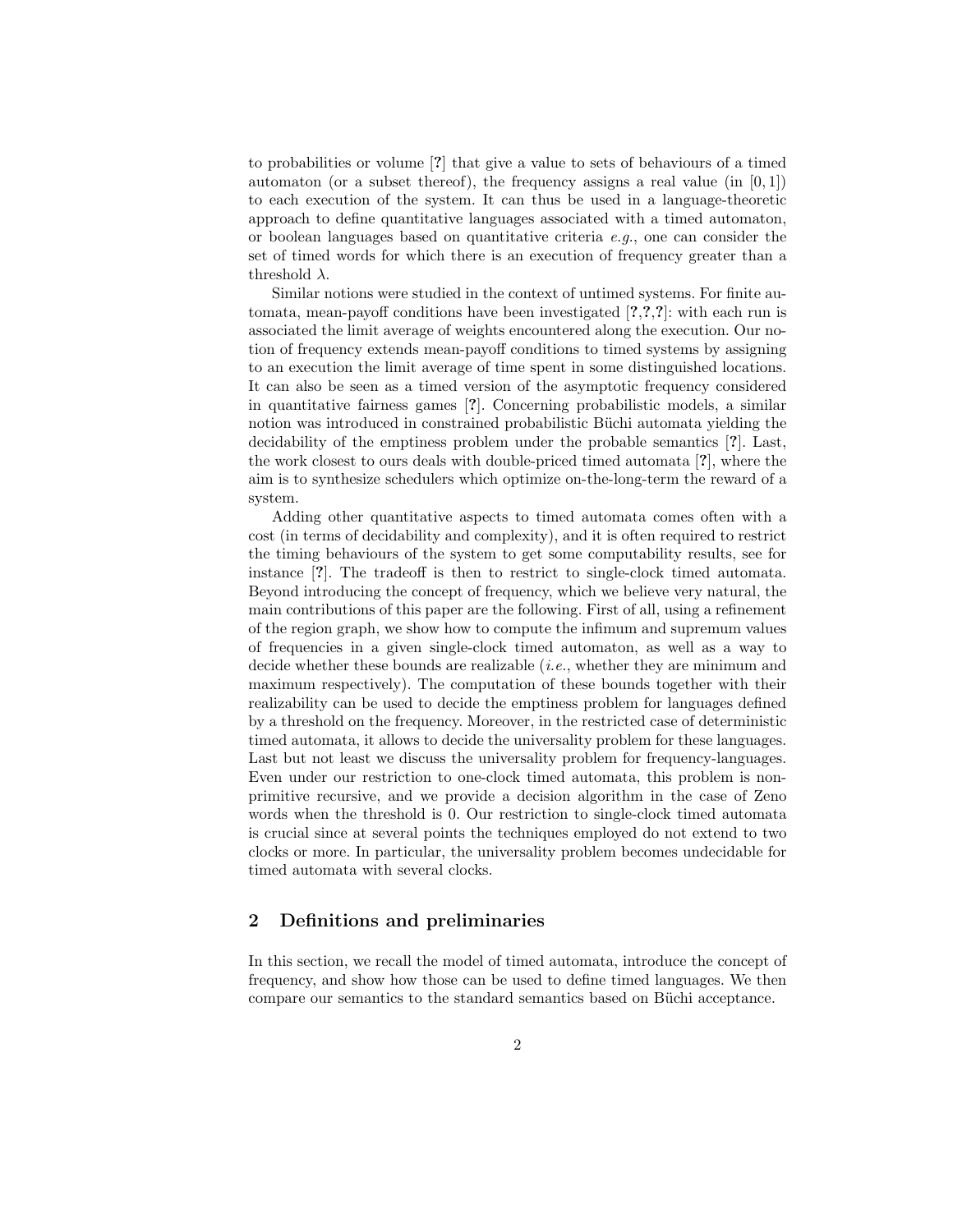#### 2.1 Timed automata and frequencies

We start with notations and useful definitions concerning timed automata [?].

Given X a finite set of clocks, a *(clock)* valuation is a mapping  $v: X \to \mathbb{R}_+$ . We write  $\mathbb{R}^X_+$  for the set of valuations. We note  $\overline{0}$  the valuation that assigns 0 to all clocks. If v is a valuation over X and  $t \in \mathbb{R}_+$ , then  $v + t$  denotes the valuation which assigns to every clock  $x \in X$  the value  $v(x) + t$ . For  $X' \subseteq X$  we write  $v_{[X' \leftarrow 0]}$  for the valuation equal to v on  $X \setminus X'$  and to  $\overline{0}$  on X'.

A guard over X is a finite conjunction of constraints of the form  $x \sim c$  where  $x \in X$ ,  $c \in \mathbb{N}$  and  $\sim \in \{ \leq, \leq, =, \geq, \geq \}$ . We denote by  $G(X)$  the set of guards over X. Given g a guard and v a valuation, we write  $v \models g$  if v satisfies g (defined in a natural way).

**Definition 1.** A timed automaton is a tuple  $\mathcal{A} = (L, L_0, F, \Sigma, X, E)$  such that: L is a finite set of locations,  $L_0 \subseteq L$  is the set of initial locations,  $F \subseteq L$  is the set of accepting locations,  $\Sigma$  is a finite alphabet,  $X$  is a finite set of clocks and  $E \subseteq L \times G(X) \times \Sigma \times 2^X \times L$  is a finite set of edges.

The semantics of a timed automaton  $A$  is given as a timed transition system  $\mathcal{T}_{\mathcal{A}} = (S, S_0, S_F, (\mathbb{R}_+ \times \Sigma), \rightarrow)$  with set of states  $S = L \times \mathbb{R}^X_+$ , initial states  $S_0 = \{(\ell_0, \overline{0}) \mid \ell_0 \in L_0\}$ , final states  $S_F = F \times \mathbb{R}^X_+$  and transition relation  $\to \subseteq S \times (\mathbb{R}_+ \times \Sigma) \times S$ , composed of moves of the form  $(\ell, v) \xrightarrow{\tau, a} (\ell', v')$  with  $\tau > 0$  whenever there exists an edge  $(\ell, g, a, X', \ell') \in E$  such that  $v + \tau \models g$  and  $v' = (v + \tau)_{[X' \leftarrow 0]}$ .

A run  $\varrho$  of A is an infinite sequence of moves starting in some  $s_0 \in S_0$ , *i.e.*,  $\rho = s_0 \xrightarrow{\tau_0, a_0} s_1 \cdots \xrightarrow{\tau_k, a_k} s_{k+1} \cdots$ . A timed word over  $\Sigma$  is an element  $(t_i, a_i)_{i \in \mathbb{N}}$ of  $(\mathbb{R}_+ \times \Sigma)^\omega$  such that  $(t_i)_{i \in \mathbb{N}}$  is increasing. The timed word is said to be Zeno if the sequence  $(t_i)_{i\in\mathbb{N}}$  is bounded from above. The timed word associated with  $\varrho$ is  $w = (t_0, a_0) \dots (t_k, a_k) \dots$  where  $t_i = \sum_{j=0}^i \tau_j$  for every i. A timed automaton A is deterministic whenever, given two edges  $(\ell, g_1, a, X'_1, \ell')$  and  $(\ell, g_2, a, X'_2, \ell')$ in E,  $g_1 \wedge g_2$  cannot be satisfied. In this case, for every timed word w, there is at most one run reading  $w$ . An example of a (deterministic) timed automaton is given in Fig.  $\mathbf{??}$ . As a convention locations in F will be depicted in black.



**Fig. 1.** Example of a timed automaton A with  $L_0 = \{\ell_0\}$  and  $F = \{\ell_1\}.$ 

**Definition 2.** Given  $A = (L, L_0, F, \Sigma, X, E)$  a timed automaton and a run  $\rho =$  $(\ell_0, v_0) \xrightarrow{\tau_0, a_0} (\ell_1, v_1) \xrightarrow{\tau_1, a_1} (\ell_2, v_2) \cdots$  of A, the frequency of F along  $\rho$ , denoted freq<sub>A</sub>( $\varrho$ ), is defined as  $\limsup_{n\to\infty} (\sum_{i\leq n|\ell_i\in F} \tau_i)/(\sum_{i\leq n} \tau_i)$ .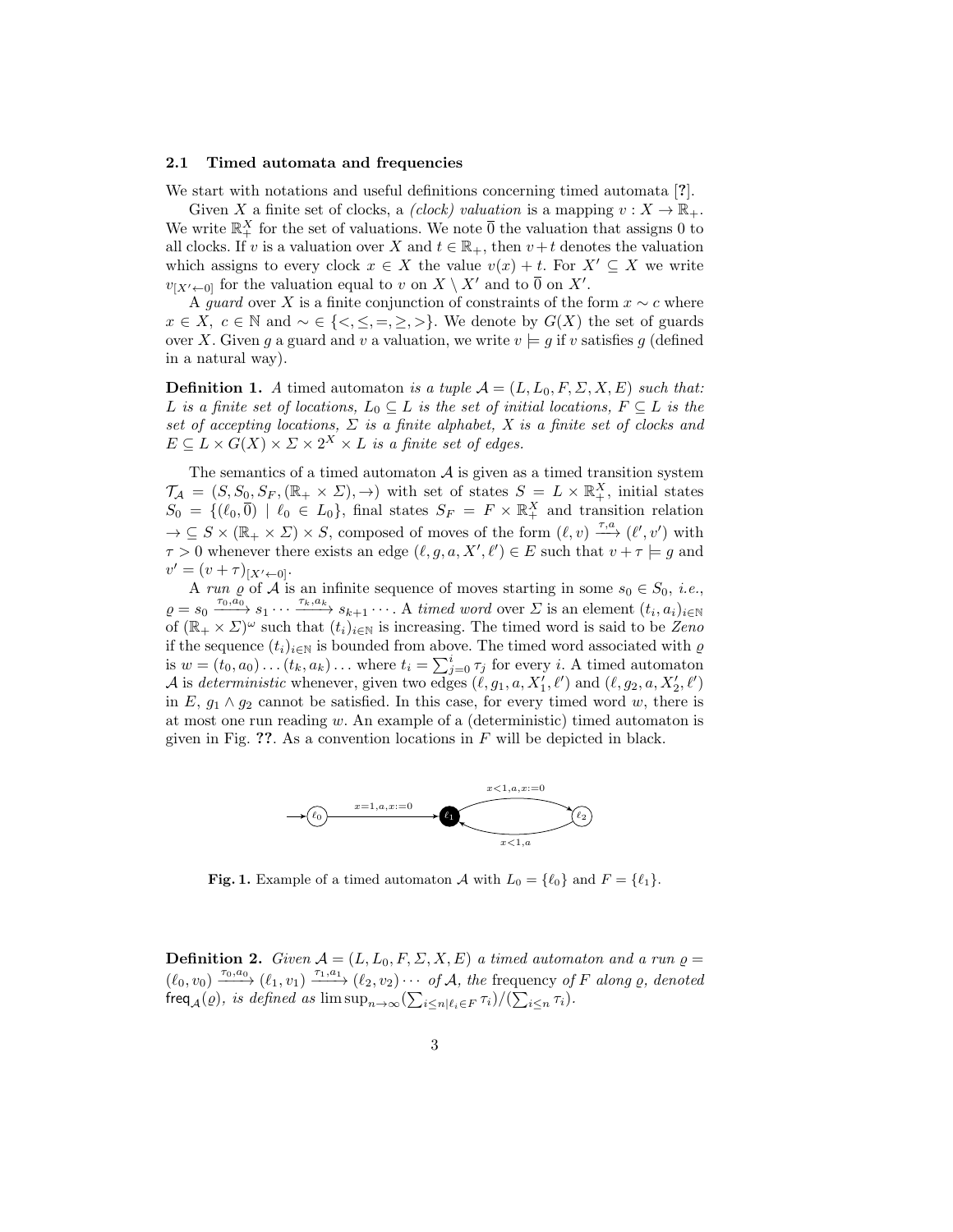Note that the choice of lim sup is arbitrary, and the choice of lim inf would be as relevant. Furthermore notice that the limit may not exist in general.

A timed word w is said accepted with positive frequency by  $A$  if there exists a run  $\varrho$  which reads w and such that freq<sub>A</sub>( $\varrho$ ) is positive. The *positive-frequency* language of  $A$  is the set of timed words that are accepted with positive frequency by  $A$ . Note that we could define more generally languages where the frequency of each word should be larger than some threshold  $\lambda$ , but even though some of our results apply to this more general framework we prefer focusing on languages with positive frequency.

Example 3. We illustrate the notion of frequency on runs of the deterministic timed automaton  $A$  of Fig. ??. First, the only run in  $A$  'reading' the word  $(1, a) . ((\frac{1}{3}, a) . (\frac{1}{3}, a))^*$  has frequency  $\frac{1}{2}$  because the sequence  $\frac{n/3}{1+(2n)/3}$  converges to  $\frac{1}{2}$ . Second, the Zeno run reading  $(1, a) \cdot ((\frac{1}{2^k}, a) \cdot (\frac{1}{2^k}, a))^k_{k \geq 1}$  in A has frequency  $\frac{1}{3}$  since the sequence  $\frac{\sum_{k\geq 1} 1/2^k}{1+\sum_{k\geq 1} 1/2^k}$  $\frac{\sum_{k\geq 1} 1/2}{1+\sum_{k\geq 1} 1/2^{k-1}}$  converges to  $\frac{1}{3}$ . Finally, the run in A reading the word  $(1, a) \cdot ((\frac{1}{2}, a) \cdot (\frac{1}{4}, a))^{2^{2k}} \cdot ((\frac{1}{4}, a) \cdot (\frac{1}{2}, a))^{2^{2k+1}})_{k \geq 1}$  has frequency  $\frac{4}{9}$ . Note that the sequence under consideration does not converge, but its  $\limsup$  is  $\frac{4}{9}$ .

#### 2.2 A brief comparison with usual semantics

The usual semantics for timed automata considers a Büchi acceptance condition. We naturally explore differences between this usual semantics, and the one we introduced based on positive frequency. The expressiveness of timed automata under those acceptance conditions is not comparable, as witnessed by the automaton represented in Fig. ??: on the one hand, its positive-frequency language is not timed-regular (*i.e.* accepted by a timed automaton with a standard Büchi acceptance condition), and on the other hand, its Büchi language cannot be recognized by a timed automaton with a positive-frequency acceptance condition.



Fig. 2. Automata for the comparison with the usual semantics.

The contribution of this paper is to study properties of the positive-frequency languages. We will show that we can get very fine information on the set of frequencies of runs in single-clock timed automata, which implies the decidability of the emptiness problem for positive-frequency languages. We also show that our technics do not extend to multi-clock timed automata.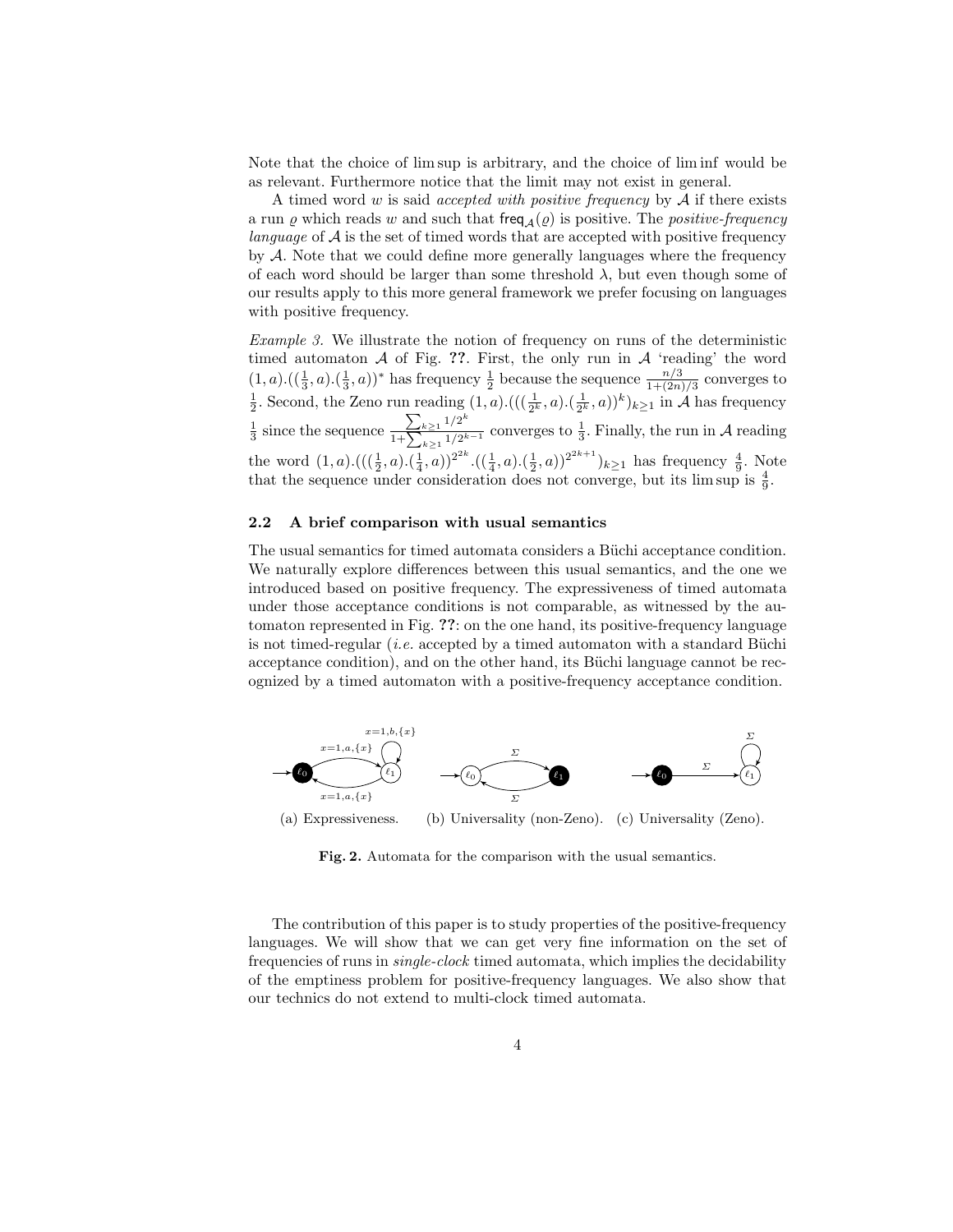We will also consider the universality problem and variants thereof (restriction to Zeno or non-Zeno timed words). On the one hand, clearly enough, a (non-Zeno)-universal timed automaton with a positive-frequency acceptance condition is (non-Zeno)-universal for the classical Büchi-acceptance. The timed automaton of Fig. ?? is a counterexample to the converse. On the other hand, a Zenouniversal timed automaton under the classical semantics is necessarily Zenouniversal under the positive-frequency acceptance condition, but the automaton depicted in Fig. ?? shows that the converse does not hold.

### 3 Set of frequencies of runs in one-clock timed automata

In this section, we give a precise description of the set of frequencies of runs in single-clock timed automata. To this aim, we use the *corner-point abstraction* [?], a refinement of the region abstraction, and exploit the links between frequencies in the timed automaton and ratios in its corner-point abstraction. We fix a single-clock timed automaton  $\mathcal{A} = (L, L_0, F, \Sigma, \{x\}, E)$ .

#### 3.1 The corner-point abstraction

Even though the corner-point abstraction can be defined for general timed automata [?], we focus on the case of single-clock timed automata.

If  $M$  is the largest constant appearing in the guards of  $A$ , the usual region abstraction of A is the partition  $Reg_A$  of the set of valuations  $\mathbb{R}_+$  made of the singletons  $\{i\}$  for  $0 \le i \le M$ , the open intervals  $(i, i + 1)$  with  $0 \le i \le M - 1$ and the unbounded interval  $(M, \infty)$  represented by  $\perp$ . A piece of this partition is called a region. The corner-point abstraction refines the region abstraction by associating corner-points with regions. The singleton regions have a single corner-point represented by  $\bullet$  whereas the open intervals  $(i, i + 1)$  have two corner-points  $\bullet$  (the left end-point of the interval) and  $\bullet$  (the right end-point of the interval). Finally, the region  $\perp$  has a single corner-point denoted  $\alpha_{\perp}$ . We write  $(R, \alpha)$  for the region R pointed by the corner  $\alpha$  and  $(R, \alpha) + 1$  denotes its direct time successor defined by:

$$
(R,\alpha)+1=\begin{cases}((i,i+1),\bullet-)&\text{if }(R,\alpha)=(\{i\},\bullet)\text{ with }i
$$

Using these notions, we define the corner-point abstraction as follows.

**Definition 4.** The (unweighted) corner-point abstraction of  $A$  is the finite automaton  $\mathcal{A}_{cp} = (L_{cp}, L_{0,cp}, F_{cp}, \Sigma_{cp}, E_{cp})$  where  $L_{cp} = L \times Reg_A \times {\{\bullet, \bullet\}}, \neg, \neg, \alpha_{\perp}\}$ is the set of states,  $L_{0,cp} = L_0 \times \{0\} \times \{\bullet\}$  is the set of initial states,  $F_{cp} =$  $F \times Reg_A \times {\{\bullet, \bullet^-, \bullet, \alpha_\perp\}}$  is the set of accepting states,  $\Sigma_{cp} = \Sigma \cup {\{\epsilon\}},$  and  $E_{cp} \subseteq L_{cp} \times \Sigma_{cp} \times L_{cp}$  is the finite set of edges defined as the union of discrete transitions and idling transitions: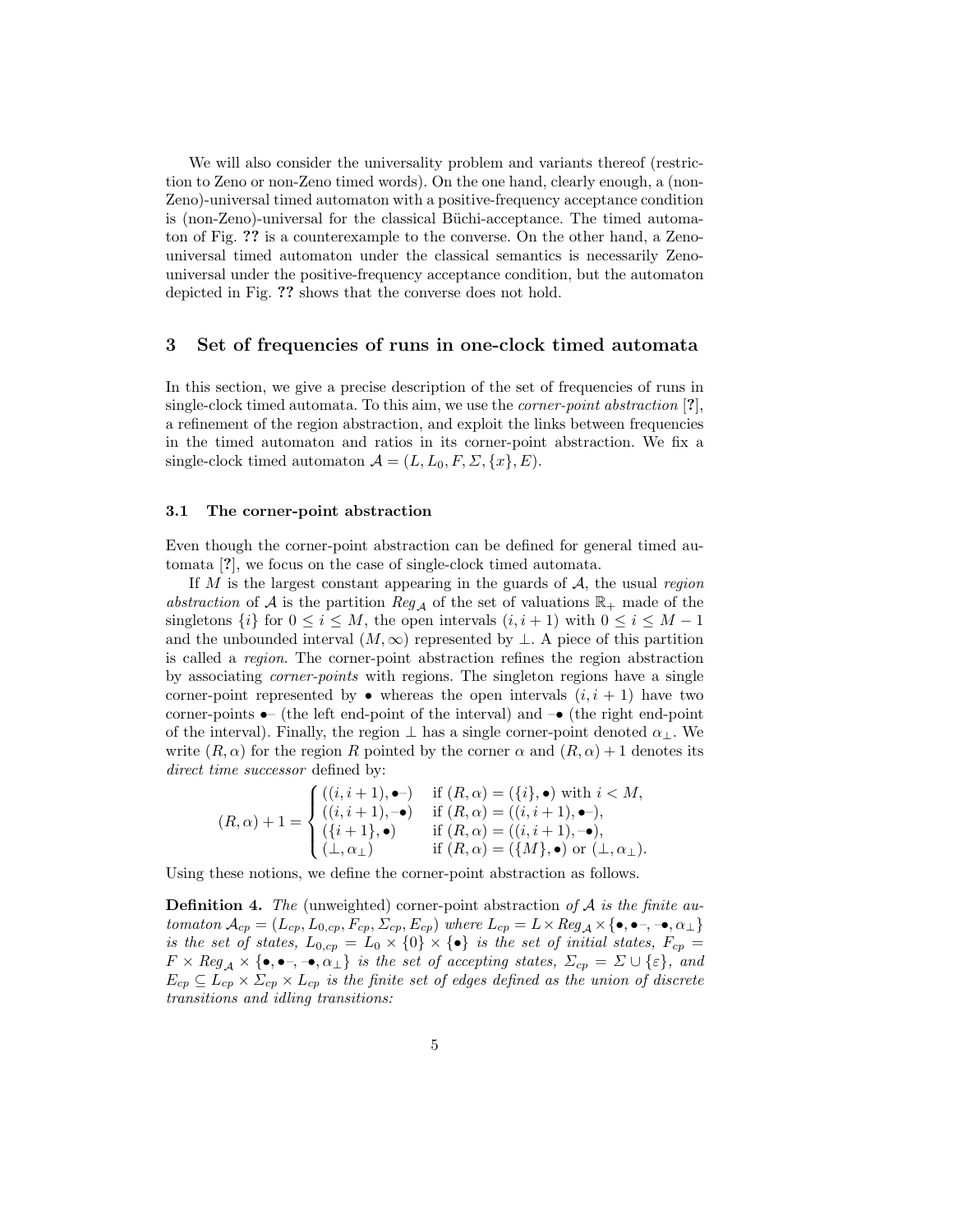- − discrete transitions:  $(\ell, R, \alpha) \stackrel{a}{\rightarrow} (\ell', R', \alpha')$  if  $\alpha$  is a corner-point of R and there exists a transition  $\ell \stackrel{g,a,X'}{\longrightarrow} \ell'$  in A, such that  $R \subseteq g$  and  $(R', \alpha') =$  $(R, \alpha)$  if  $X' = \emptyset$ , otherwise  $(R', \alpha') = (\{0\}, \bullet),$
- $-$  idling transitions:  $(\ell, R, \alpha) \stackrel{\varepsilon}{\rightarrow} (\ell, R', \alpha')$  if α (resp. α') is a corner-point of  $R$  (resp.  $R'$ ) and  $(R', \alpha') = (R, \alpha) + 1$ .

We decorate this finite automaton with two weights for representing frequencies, one which we call the cost, and the other which we call the reward (by analogy with double-priced timed automata in [?]). The (weighted) corner-point abstraction  $\mathcal{A}_{cp}^F$  is obtained from  $\mathcal{A}_{cp}$  by labeling idling transitions in  $\mathcal{A}_{cp}$  as follows: transitions  $(\ell, R, \alpha) \stackrel{\varepsilon}{\rightarrow} (\ell, R, \alpha')$  with  $(R, \alpha') = (R, \alpha) + 1$   $(\alpha' = \alpha + 1)$ for short) are assigned cost 1 (resp. cost 0) and reward 1 if  $\ell \in F$  (resp.  $\ell \notin F$ ), and all other transitions are assigned both cost and reward 0. To illustrate this definition, the corner-point abstraction of the timed automaton in Fig. ?? is represented in Fig. ??.



**Fig. 3.** The corner-point abstraction  $\mathcal{A}_{cp}^F$  of  $\mathcal A$  represented Fig. ??.

There will be a correspondence between runs in  $A$  and runs in  $A_{cp}$ . As time is increasing in A we forbid runs in  $A_{cp}$  where two actions have to be made in 0-delay (this is easy to do as there should be no sequence  $\dots \xrightarrow{\sigma} (\ell, R, \alpha) \xrightarrow{\sigma'} \dots$ , where both  $\sigma$  and  $\sigma'$  are actions and R is a punctual region).

Given  $\pi$  a run in  $\mathcal{A}_{cp}^F$  the *ratio* of  $\pi$ , denoted  $\textsf{Rat}(\pi)$ , is defined, provided it exists, as the lim sup of the ratio of accumulated costs divided by accumulated rewards for finite prefixes. Run  $\pi$  is said *reward-converging* (resp. *reward*diverging) if the accumulated reward along  $\pi$  is bounded (resp. unbounded). Reward-converging runs in  $\mathcal{A}_{cp}^F$  are meant to capture Zeno behaviours of  $\mathcal{A}$ .

Given  $\varrho$  a run in A we denote by  $\mathsf{Proj}_{cp}(\varrho)$  the set of all runs in  $\mathcal{A}_{cp}^F$  compatible with  $\varrho$  in the following sense. We assume  $\varrho = (\ell_0, v_0) \xrightarrow{\tau_0, a_0} (\ell_1, v_1) \xrightarrow{\tau_1, a_1} \cdots$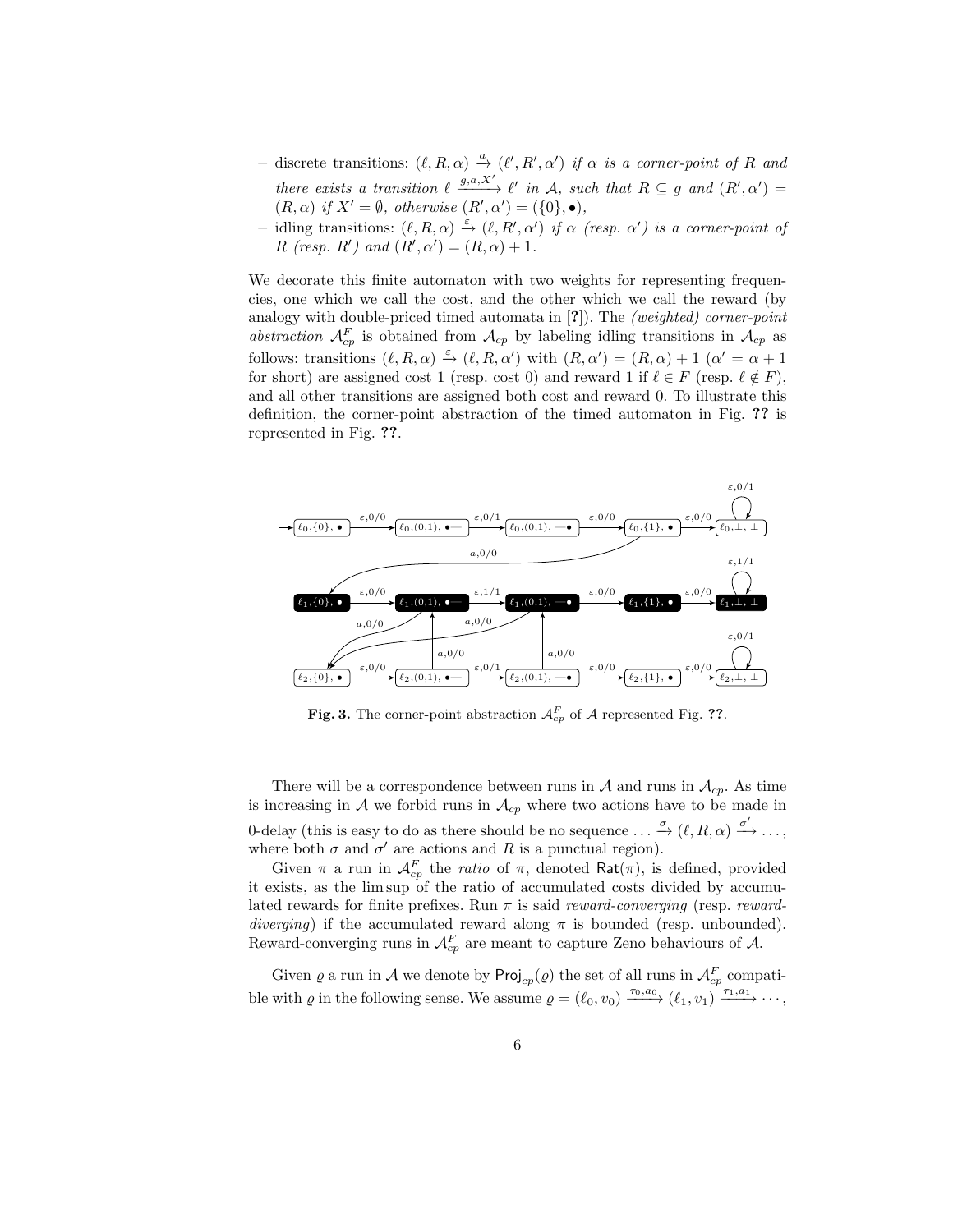where move  $(\ell_i, v_i) \xrightarrow{\tau_i, a_i} (\ell_{i+1}, v_{i+1})$  comes from an edge  $e_i$ . A run<sup>4</sup>  $\pi$  =  $(\ell_0, R_0^1, \alpha_0^1) \rightarrow (\ell_0, R_0^2, \alpha_0^2) \rightarrow \cdots \rightarrow (\ell_0, R_0^{k_0}, \alpha_0^{k_0}) \rightarrow (\ell_1, R_1^1, \alpha_1^1) \rightarrow \cdots \rightarrow$  $(\ell_1, R_1^{k_1}, \alpha_1^{k_1}) \cdots$  of  $\mathcal{A}_{cp}^F$  is in Proj<sub>cp</sub>( $\varrho$ ) if for all indices  $n \geq 0$ :

- for all  $i \leq k_n$ ,  $\alpha_n^i$  is a corner-point of  $R_n^i$ ,
- for all  $i \leq k_n 1$ ,  $(R_n^{i+1}, \alpha_n^{i+1}) = (R_n^i, \alpha_n^i) + 1$ ,
- $-(R_{n+1}^1, \alpha_{n+1}^1)$  is the successor pointed-region of  $(R_n^{k_n}, \alpha_n^{k_n})$  by transition  $e_n$ (that is  $(R_{n+1}^1, \alpha_{n+1}^1) = (\{0\}, \bullet)$  if  $e_n$  resets the clock x and otherwise  $(R_{n+1}^1, \alpha_{n+1}^1) = (R_n^{k_n}, \alpha_n^{k_n})),$
- $v_n \in R_n^1$  and if  $R_n^{k_n} \neq \bot$ ,  $v_n + \tau_n \in R_n^{k_n}$ ,
- $−$  if  $R_n^{k_n} = \bot$ , the sum  $\mu_n$  of the rewards since region  $\{0\}$  has been visited for the last time has to be equal to  $\lfloor v_n + \tau_n \rfloor$  or  $\lceil v_n + \tau_n \rceil$ .<sup>5</sup> Note that  $\mu_n$  can be seen as the abstraction of the valuation  $v_n$ .

Remark 5. As defined above, the size of  $\mathcal{A}_{cp}^F$  is exponential in the size of A because the number of regions is  $2M$  (which is exponential in the binary encoding of  $M$ ). We could actually take a rougher version of the regions  $[?]$ , where only constants appearing in  $A$  should take part in the region partition. This partition, specific to single-clock timed automata is only polynomial in the size of  $A$ . We choose to simplify the presentation by considering the standard unit intervals.

We will now see that the corner-point abstraction is a useful tool to deduce properties of the set of frequencies of runs in the original timed automata.

# $3.2 \quad \text{From} \; \mathcal{A} \; \text{to} \; \mathcal{A}_{cp}^F, \, \text{and} \; vice-versa$

We first show that given a run  $\varrho$  of A, there exists a run in Proj<sub>cp</sub>( $\varrho$ ), whose ratio is smaller (resp. larger) than the frequency of  $\rho$ .

**Lemma 6** (From A to  $\mathcal{A}_{cp}^F$ ). For every run  $\varrho$  in A, there exist  $\pi$  and  $\pi'$  in  $\mathcal{A}_{cp}^F$  that can effectively be built and belong to  $\mathsf{Proj}_{cp}(\varrho)$  such that:

$$
\mathsf{Rat}(\pi)\leq \mathsf{freq}_\mathcal{A}(\varrho)\leq \mathsf{Rat}(\pi').
$$

Run  $\pi$  (resp.  $\pi'$ ) minimizes (resp. maximizes) the ratio among runs in  $\text{Proj}_{cp}(\varrho)$ .

Such two runs of  $\mathcal{A}_{cp}^F$  can be effectively built from  $\varrho$ , through the so-called contraction (resp. dilatation) operations. Intuitively it consists in minimizing (resp. maximizing) the time elapsed in F-locations.

Note that the notion of contraction cannot be adapted to the case of timed automata with several clocks, as illustrated by the timed automaton in Fig. ??. Consider indeed the run alternating delays  $(\frac{1}{2} + \frac{1}{n})$  and  $1 - (\frac{1}{2} + \frac{1}{n})$  for  $n \in \mathbb{N}$ , and switching between the left-most cycle  $(\ell_1 - \ell_2 - \ell_1)$  and the right-most cycle  $(\ell_3 - \ell_4 - \ell_3)$  following the rules: in round k, take  $2^{2k}$  times the cycle  $\ell_1 - \ell_2 - \ell_1$ , then switch to  $\ell_3$  and take  $2^{2k+1}$  times the cycle  $\ell_3 - \ell_4 - \ell_3$  and return back to

<sup>4</sup> For simplicity, we omit here the transitions labels

<sup>&</sup>lt;sup>5</sup> Roughly, in the unbounded region  $\perp$ , the number of times an idling transition is taken should reflect how 'big' the delay  $\tau_n$  is.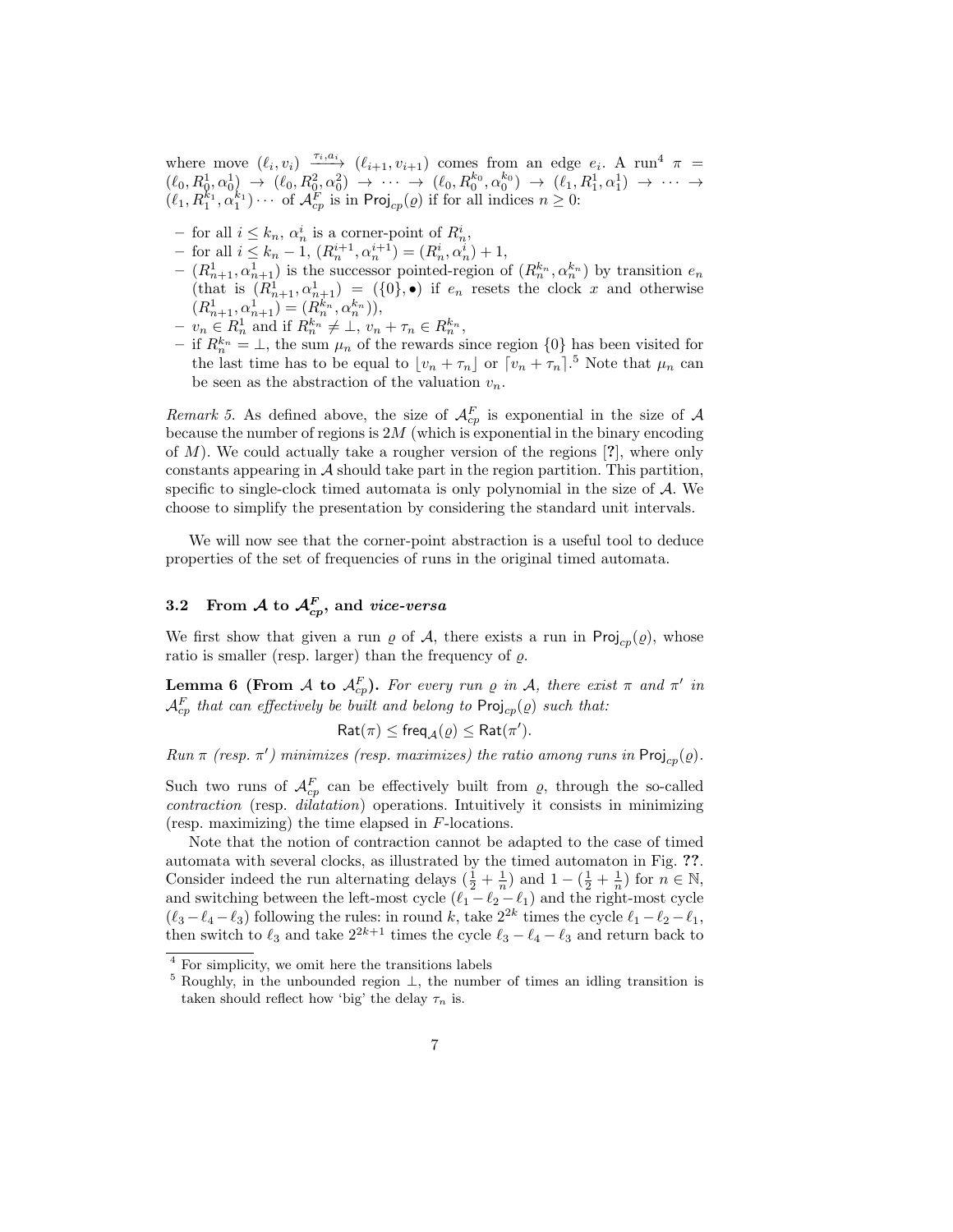$\ell_1$  and continue with round  $k + 1$ . This run cannot have any contraction since its frequency is  $\frac{1}{2}$ , whereas all its projections in the corner-point abstraction have ratio  $\frac{2}{3}$ , the lim sup of a non-converging sequence. This strange behavior is due to the fact that the delays in  $\ell_1$  and  $\ell_3$  need to be smaller and smaller, and this converging phenomenon requires at least two clocks.



Fig. 4. A counterexample with two clocks for Lemma ??.

We now want to know when and how runs in  $\mathcal{A}_{cp}^F$  can be lifted to A. To that aim we distinguish between reward-diverging and reward-converging runs.

Lemma 7 (From  $\mathcal{A}_{cp}^F$  to  $\mathcal{A}$ , reward-diverging case). For every rewarddiverging run  $\pi$  in  $\mathcal{A}_{cp}^F$ , there exists a non-Zeno run  $\rho$  in  $\mathcal A$  such that  $\pi \in$ Proj<sub>cp</sub> $(\varrho)$  and freq<sub>A</sub> $(\varrho)$  = Rat $(\pi)$ .

*Proof (Sketch)*. The key ingredient is that given a reward-diverging run  $\pi$  in  $\mathcal{A}_{cp}^F$ , for every  $\varepsilon > 0$ , one can build a non-Zeno run  $\rho_{\varepsilon}$  of A with the following strong property: for all  $n \in \mathbb{N}$ , the valuation of the *n*-th state along  $\rho_{\epsilon}$  is  $\frac{\epsilon}{2^n}$ -close to the abstract valuation in the corresponding state in  $\pi$ . The accumulated reward along  $\pi$  diverges, hence freq<sub>A</sub>( $\varrho_{\varepsilon}$ ) is equal to Rat( $\pi$ ).

The restriction to single-clock timed automata is crucial in Lemma ??. Indeed, consider the two-clocks timed automaton depicted in Fig. ??. In its cornerpoint abstraction there exists a reward-diverging run  $\pi$  with  $\text{Rat}(\pi) = 0$ , however every run  $\varrho$  satisfies freq<sub>A</sub>( $\varrho$ ) > 0.



Fig. 5. Counterexamples to extensions of Lemma ??.

Lemma 8 (From  $\mathcal{A}^F_{cp}$  to  $\mathcal{A}$ , reward-converging case). For every rewardconverging run  $\pi$  in  $\mathcal{A}_{cp}^F$ , if  $\text{Rat}(\pi) > 0$ , then for every  $\varepsilon > 0$ , there exists a Zeno run  $\varrho_{\varepsilon}$  in A such that  $\pi \in \text{Proj}_{cp}(\varrho_{\varepsilon})$  and  $|\text{freq}_{\mathcal{A}}(\varrho_{\varepsilon}) - \text{Rat}(\pi)| < \varepsilon$ .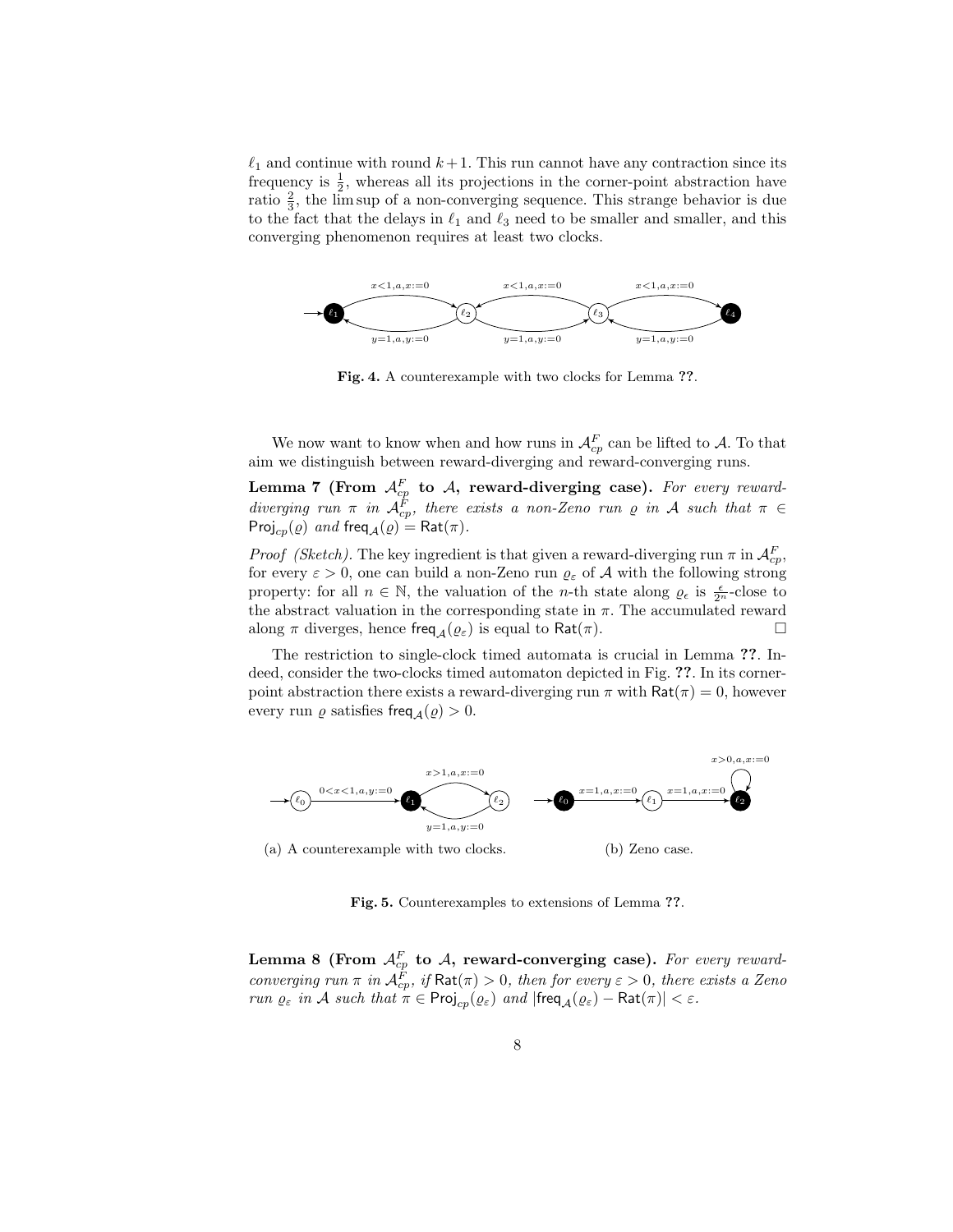Proof (Sketch). A construction similar to the one used in the proof of Lemma ?? is performed. Note however that the result is slightly weaker, since in the rewardconverging case, one cannot neglect imprecisions (even the smallest) forced  $e.g.,$ by the prohibition of the zero delays.  $\square$ 

Note that Lemma ?? does not hold in case  $\text{Rat}(\pi) = 0$ , where we can only derive that the set of frequencies of runs  $\varrho$  such that  $\pi \in \text{Proj}_{cp}(\varrho)$  is either  $\{0\}$  or  $\{1\}$ or included in  $(0, 1)$ . Also an equivalent to Lemma ?? for Zeno runs (even in the single-clock case!) is hopeless. The timed automaton  $A$  depicted in Fig. ??, where  $F = \{\ell_0, \ell_2\}$  is a counterexample. Indeed, in  $\mathcal{A}_{cp}^F$  there is a reward-converging run  $\pi$  with Rat $(\pi) = \frac{1}{2}$ , whereas all Zeno runs in A have frequency larger than  $\frac{1}{2}$ .

#### 3.3 Set of frequencies of runs in  $A$

We use the strong relation between frequencies in  $A$  and ratios in  $\mathcal{A}_{cp}^F$  proven in the previous subsection to establish key properties of the set of frequencies.

**Theorem 9.** Let  $\mathcal{F}_\mathcal{A} = \{ \text{freq}_\mathcal{A}(\varrho) \mid \varrho \text{ run of } \mathcal{A} \}$  be the set of frequencies of runs in A. We can compute  $\inf \mathcal{F}_A$  and  $\sup \mathcal{F}_A$ . Moreover we can decide whether these bounds are reached or not. Everything can be done in NLOGSPACE.

The above theorem is based on the two following lemmas dealing respectively with the set of non-Zeno and Zeno runs in A.

**Lemma 10 (non-Zeno case).** Let  $\{C_1, \dots, C_k\}$  be the set of reachable SCCs of  $\mathcal{A}_{cp}^F$ . The set of frequencies of non-Zeno runs of A is then  $\cup_{1\leq i\leq k}[m_i,M_i]$ where  $m_i$  (resp.  $M_i$ ) is the minimal (resp. maximal) ratio for a reward-diverging cycle in  $C_i$ .

*Proof (Sketch)*. First, the set of ratios of reward-diverging runs in  $\mathcal{A}_{cp}^F$  is exactly  $\cup_{1 \leq i \leq k}[m_i, M_i]$ . Indeed, given two extremal cycles  $c_m$  and  $c_M$  of ratios m and M in an SCC C of  $\mathcal{A}_{cp}^F$ , we show that every ratio  $m \leq r \leq M$  can be obtained as the ratio of a run ending in C by combining in a proper manner  $c_m$  and  $c_M$ . Then, using Lemmas ?? and ?? we derive that the set of frequencies of non-Zeno runs in A coincides with the set of ratios of reward-diverging runs in  $\mathcal{A}_{cp}^F$ .

**Lemma 11 (Zeno case).** Given  $\pi$  a reward-converging run in  $\mathcal{A}_{cp}^F$ , it is decidable whether there exists a Zeno run  $\rho$  such that  $\pi$  is the contraction of  $\rho$  and  $freq_{\mathcal{A}}(\varrho) = Rat(\pi).$ 

*Proof (Sketch)*. Observe that every fragment of  $\pi$  between reset transitions can be considered independently, since compensations cannot occur in Zeno runs: even the smallest deviation (such as a delay  $\varepsilon$  in A instead of a cost 0 in  $\pi$ ) will introduce a difference between the ratio and the frequency. A careful inspection of cases allows one to establish the result stated in the lemma.  $\Box$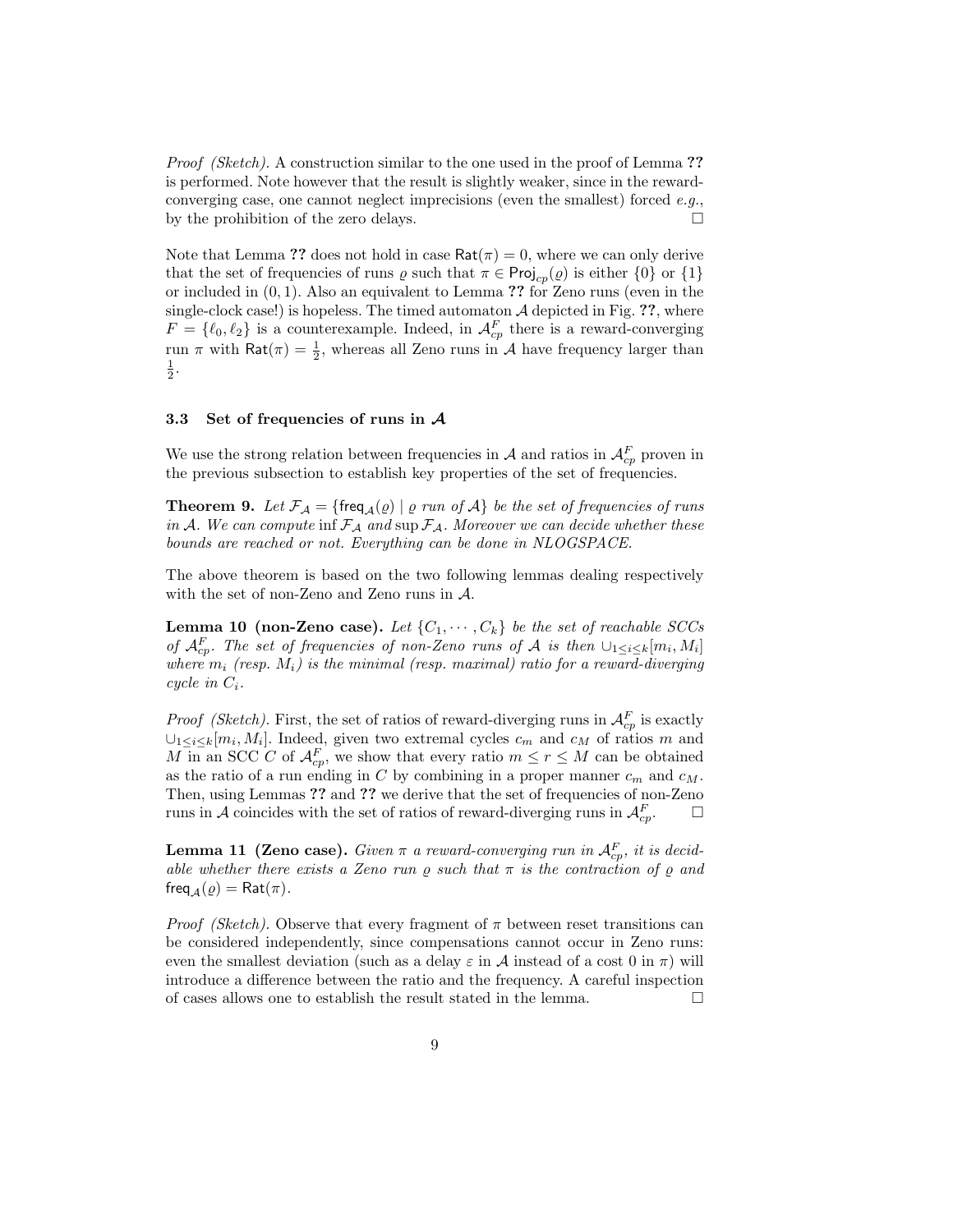Using Lemmas ?? and ??, let us briefly explain how we derive Theorem ??. For each SCC C of the corner-point abstraction  $\mathcal{A}_{cp}^F$ , the bounds of the set of frequencies of runs whose contraction ends up in  $C$  can be computed thanks to the above lemmas. We can also furthermore decide whether these bounds can be obtained by a real run in A. The result for the global automaton follows.

Remark 12. The link between A and  $\mathcal{A}_{cp}^F$  differs in several aspects from [?]. First, a result similar to Lemma ?? was proven, but the runs  $\pi$  and  $\pi'$  were not in  $\text{Proj}_{\text{CD}}(\varrho)$ , and more importantly it heavily relied on the reward-diverging hypothesis. Then the counter-part of Theorem ?? was weaker in [?] as there was no way to decide whether the bounds were reachable or not.

### 4 Emptiness and Universality Problems

The emptiness problem. In our context, the emptiness problem asks, given a timed automaton  $A$  whether there is a timed word which is accepted by  $A$  with positive frequency. We also consider variants where we focus on non-Zeno or Zeno timed words. As a consequence of Theorem ??, we get the following result.

Theorem 13. The emptiness problem for infinite (resp. non-Zeno, Zeno) timed words in single-clock timed automata is decidable. It is furthermore NLOGSPACE-Complete.

Note that the problem is open for timed automata with 2 clocks or more.

The universality problem. We now focus on the universality problem, which asks, whether all timed words are accepted with positive frequency in a given timed automaton. We also consider variants thereof which distinguish between Zeno and non-Zeno timed words. Note that these variants are incomparable: there are timed automata that, with positive frequency, recognize all Zeno timed words but not all non-Zeno timed words, and vice-versa.

A first obvious result concerns deterministic timed automata. One can first check syntactically whether all infinite timed words can be read (just locally check that the automaton is complete). Then we notice that considering all timed words exactly amounts to considering all runs. Thanks to Theorem ??, one can decide, in this case, whether there is or not a run of frequency 0. If not, the automaton is universal, otherwise it is not universal.

Theorem 14. The universality problem for infinite (resp. non-Zeno, Zeno) timed words in deterministic single-clock timed automata is decidable. It is furthermore NLOGSPACE-Complete.

Remark 15. Note that results similar to Theorems ?? and ?? hold when considering languages defined with a threshold  $\lambda$  on the frequency.

If we relax the determinism assumption this becomes much harder!

Theorem 16. The universality problem for infinite (resp. non-Zeno, Zeno) timed words in a single-clock timed automaton is non-primitive recursive. If two clocks are allowed, this problem is undecidable.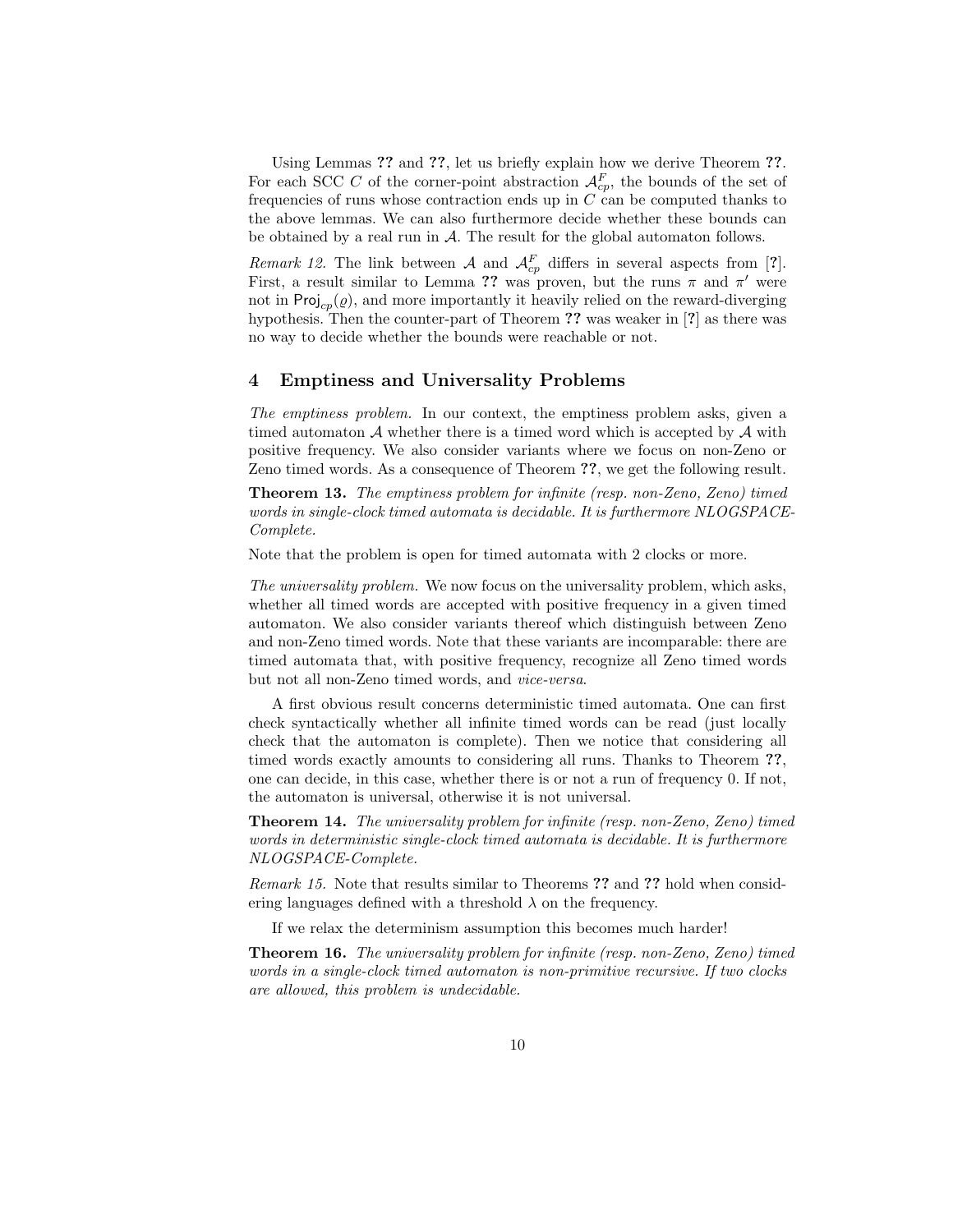Proof (Sketch). The proof is done by reduction to the universality problem for finite words in timed automata (which is known to be undecidable for timed automata with two clocks or more [?] and non-primitive recursive for one-clock timed automata [?]). Given a timed automaton  $A$  that accepts finite timed words, we construct a timed automaton  $\beta$  with an extra letter c which will be interpreted with positive frequency. From all accepting



locations of  $A$ , we allow  $B$  to read c and then accept everything (with positive frequency). The construction is illustrated on Fig. ??. It is easy to check that  $A$ is universal over  $\Sigma$  iff  $\mathcal B$  is universal over  $\Sigma \cup \{c\}$ .

Theorem 17. The universality problem for Zeno timed words with positive frequency in a one-clock timed automaton is decidable.

Proof (Sketch). This decidability result is rather involved and requires some technical developments for which there is no room here. It is based on the idea that for a Zeno timed word to be accepted with positive frequency it is (necessary and) sufficient to visit an accepting location once. Furthermore the sequence of timestamps associated with a Zeno timed word is converging, and we can prove that from some point on, in the automaton, all guards will be trivially either verified or denied: for instance if the value of the clock is 1.4 after having read a prefix of the word, and if the word then converges in no more than 0.3 time units, then only the constraint  $1 < x < 2$  will be satisfied while reading the suffix of the word, unless the clock is reset, in which case only the constraint  $0 < x < 1$  will be satisfied. Hence the algorithm is composed of two phases: first we read the prefix of the word (and we use a now standard abstract transition system to do so, see [?]), and then for the tail of the Zeno words, the behaviour of the automaton can be reduced to that of a finite automaton (using the above argument on tails of Zeno words).

## 5 Conclusion

In this paper we introduced a notion of (positive-)frequency acceptance for timed automata and studied the related emptiness and universality problems. This semantics is not comparable to the classical Büchi semantics. For deterministic single-clock timed automata, emptiness and universality are decidable by investigating the set of possible frequencies based on the corner-point abstraction. For (non-deterministic) single-clock timed automata, the universality problem restricted to Zeno timed words is decidable but non-primitive recursive. The restriction to single-clock timed automata is justified on the one hand by the undecidability of the universality problem in the general case. On the other hand, the techniques we employ to study the set of possible frequencies do not extend to timed automata with several clocks. A remaining open question is the decidability status of the universality problem for non-Zeno timed words, which